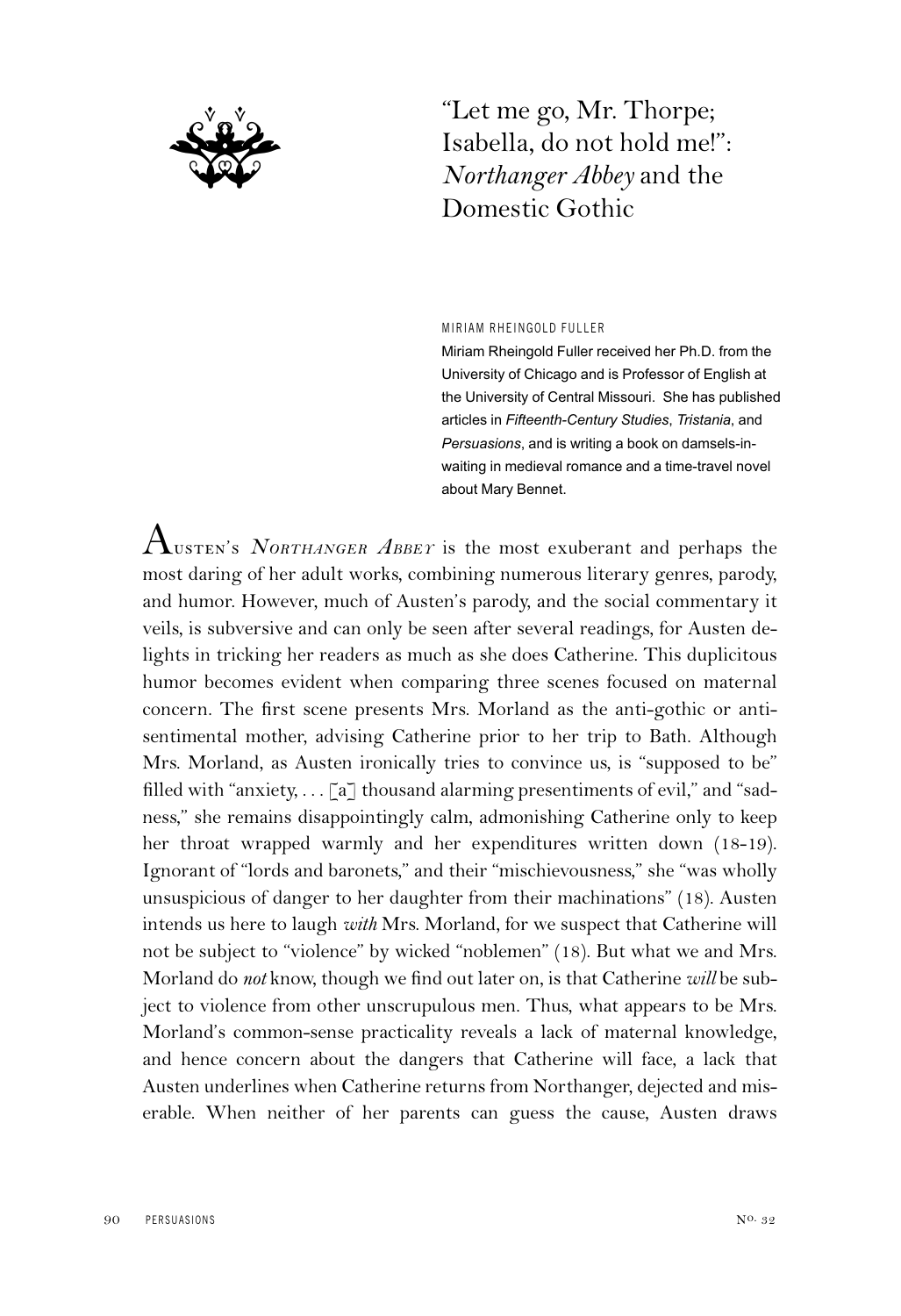more censorious, serious attention to their ignorance: "They never once thought of her heart, which, for the parents of a young lady of seventeen, just returned from her first excursion from home, was odd enough!" (235).

These episodes contrast with and are subtly referenced by the scene where Mr. Allen, in *loco parentis*, condemns "'[y]oung men and women driving about the country in open carriages,'" and asks his wife whether she finds "'these kind of projects objectionable'" (104). Her response, humorously and characteristically, focuses on clothes: "'Open carriages are nasty things. A clean gown is not five minutes wear in them. You are splashed getting in and getting out; and the wind takes your hair and your bonnet in every direction'" (104). By this point in the novel, Mrs. Allen's well-known obsession with fashion makes her answer frustrating, as well as funny. *Get a clue*, the reader thinks—and doubtless so do Mr. Allen and Catherine. *Take your mind out of the muslin!*

Although none of the characters, especially Mrs. Allen, realizes it, however, her remarks are spot on. Austen uses clothing in other novels to signal women's loss of virginity. Lydia Bennet, in her letter to Harriet Forster announcing her elopement with Wickham, mentions "'a great slit in [her] worked muslin gown'" (292). Fanny Price urges Maria Bertram at Sotherton not to slip through the iron bars of the locked gate into the ha-ha with Henry Crawford, using the danger to Maria's clothing as an inducement to propriety: "'you will certainly hurt yourself against those spikes—you will tear your gown'" (99). Fanny's warning, which forecasts Maria's future illicit liaison with Henry, includes allusions to phalluses as well as hymens, which would certainly shock her had she realized what she was implying. Mrs. Allen's sartorial concerns symbolize the dangers inherent in a young woman's riding out alone with a man. Such a ride could lead to a girl's losing her virginity, which is protected and signified by the "clean gown." The "splashing" while "getting in ... and getting out" references the sexual act even more explicitly, with its allusions to the spilling of semen and hymeneal blood. A woman's hair, tonsorial or pubic, would be tangled after such an encounter; the loss or disorder of her bonnet signals the loss of her maidenhead, and would also be a natural result of a sexual encounter, particularly a violent one. Even though presumably most young women kept their virtue during open carriage rides, their disheveled state *after* the ride might well suggest sexual misconduct, and lead to censure. Mr. Allen's vaguely phrased views on the impropriety of open carriage rides, especially his remark that "'it has an odd *appearance*'" (104, emphasis mine), are actually in harmony with the more explicitly stated concerns of his wife. In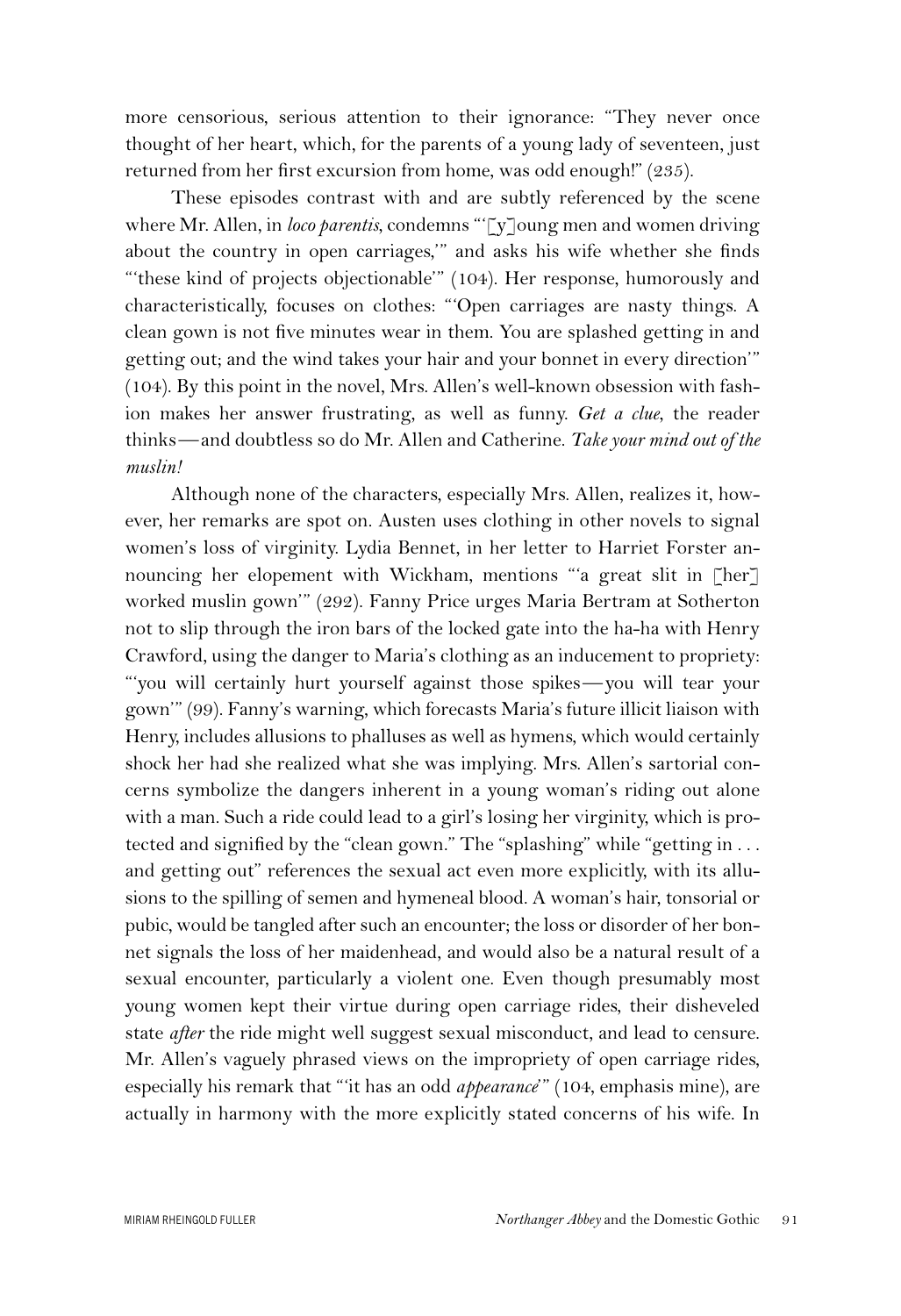composing Mrs. Allen's sartorial objections to open carriage rides, Austen could be alluding to Pope's famous passage in "The Rape of the Lock," when Ariel, predicting some dire affliction to befall Belinda, posits that she might "stain her honor, or her new brocade," and appoints "fifty . . . Sylphs" to guard Belinda's "petticoat" since "Oft have we known that sevenfold fence to fail,/Though stiff with hoops, and armed with ribs of whale" (2: 107, 117-120).

The real genius of these scenes is that no one reading them for the first time recognizes Mrs. Allen's unintentional wisdom or Mrs. Morland's lack of foresight. Austen has tricked her audience into thinking that Mrs. Allen is a vapid, silly woman, so they take nothing she says seriously, even about clothes, when this speech is actually the most useful counsel she gives Catherine. Likewise, Austen presents Mrs. Morland as such a sensible woman that readers fail to see how *in*sensible she is to Catherine's social and sexual vulnerability. Mrs. Allen's accidental advice makes her, for that moment, a better parental figure than the Morlands or even Mr. Allen. The joke is on everyone—except Austen, who, in these scenes and throughout the novel, cleverly casts her characters and her audience into a sophisticated *meta*-parody, seamlessly interwoven with gothic, sentimental, *and* realistic elements. Thus, Catherine's learning to distinguish gothic fantasy from reality, as Margaret Drabble notes (viii), or Austen's using parody as a "tribute," in the Johnsonian sense, to "create and satisfy an interest in [sentimental] conventions," as Everett Zimmerman observes (54-55), reflects but a small portion of the art of *Northanger Abbey*. Austen doesn't simply juxtapose different genre conventions; she blends them into a complex, subtle genre: the domestic gothic. Its purpose is to underscore the realistic, but seemingly innocuous, dangers and misfortunes that beset Catherine and Eleanor. Austen uses the domestic gothic to expose the sexual and social threats that young women face in her society, threats that are made even more alarming by young women's ignorance of or passive acceptance of them.

Catherine, with her naivety, diffidence, and candor, seems unprepared for these difficulties. Her distrust in her own opinions and dependence on those of others lead her astray in Bath and, to a lesser extent, in Northanger, since her extreme innocence exposes her to the intrigues and social pitfalls of Bath. For a young woman like Catherine, who, as Drabble points out, "wishes to please and to do right, but . . . is not sure of the rules . . . , Bath . . . is like a minefield; at any moment she may blow herself up" (xi). As McMaster notes, Catherine is even uncertain if it is permissible for her to laugh at Henry Tilney's imitation of an affected dandy (214). The unspoken but strict social codes of Bath—and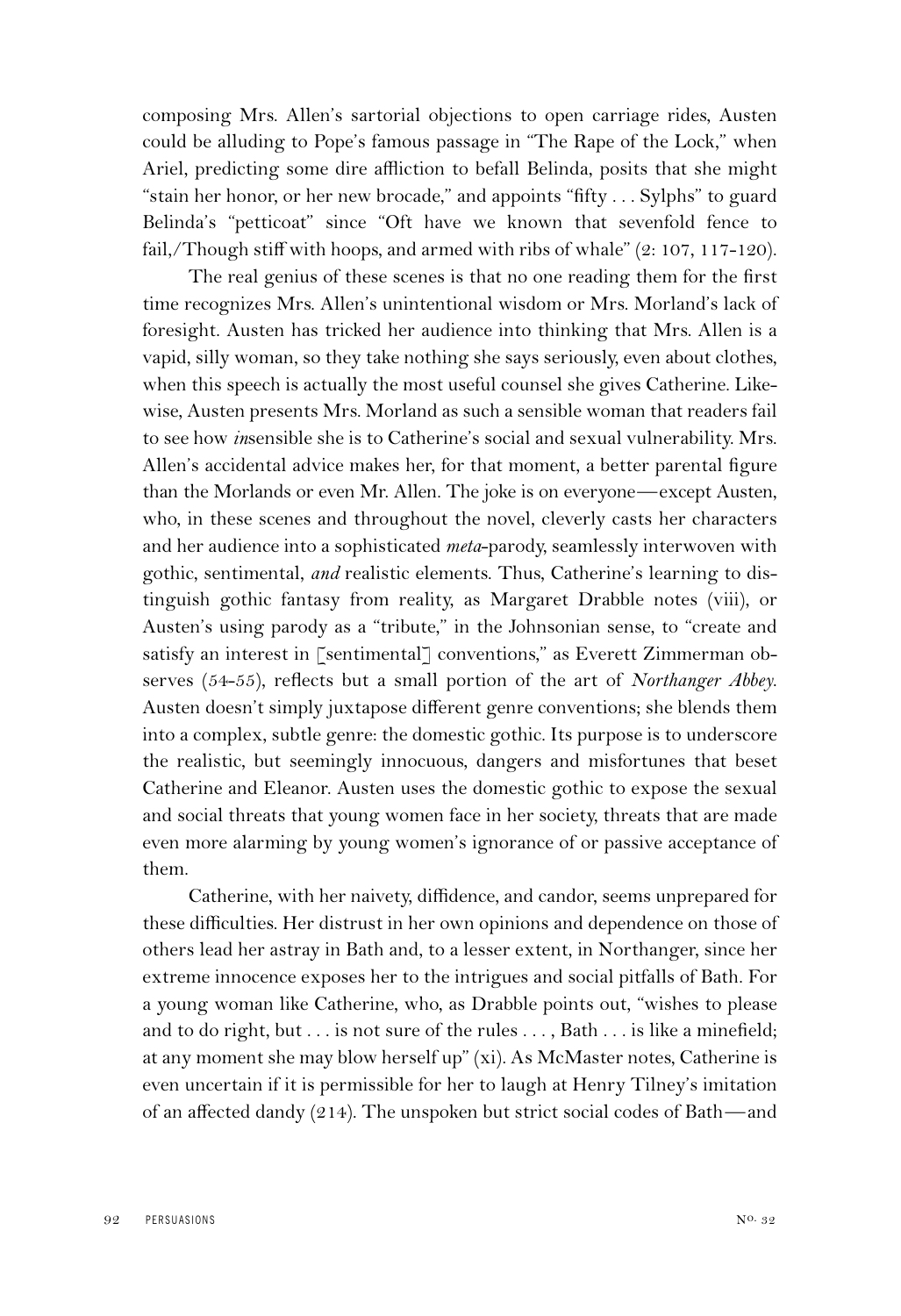of polite society—are to Catherine as murky and labyrinthine as the passageways of Udolpho are to Emily St. Aubert. Her instincts are generally right, but her female guides—Mrs. Allen and Isabella—are worse than useless, and she often makes choices that could harm her reputation and happiness, especially since Bath is also loaded with sexual "minefields." Austen frequently uses Bath and other watering-places as loci of sexual impropriety. Willoughby seduces Eliza Williams in Bath; and Wickham nearly elopes with Georgiana Darcy in Ramsgate and succeeds with Lydia Bennet in Brighton. Austen's use of resort towns for seductions and abductions reflects their nature and purpose. People traveled to watering-places for pleasure, profit, and spouse-hunting; Bath was especially visited for the latter purpose (Zlotnick 280). Thus, young women in Bath were in danger from those who enjoy using women for financial gain, and sexual pleasure.

Catherine's awareness of "her own ignorance" (92) and lack of trust in her own judgment blunt her ability to penetrate and navigate this maze of manners, as when she tries to apologize to the Tilneys the day after their thwarted walk. Her anguish at appearing to have slighted them results in a "sleepless" night with many "tears" (90), followed by a day in which several futile attempts to explain leave her feeling "humbled" and "miserable" (91-93). Part of her misery comes from her confusion about the *severity* of her mistake: "She knew not how such an offence as her's might be classed by the laws of worldly politeness, to what a degree of unforgivingness it might . . . lead, nor to what rigours of rudeness . . . it might justly make her amenable" (92). Afraid of giving offense, afraid of being angry, Catherine "[takes] to herself all the shame of misconduct, or at least of its appearance, and was only eager for an opportunity of explaining its cause" (93). Catherine's emotions cannot be dismissed as teenage self-dramatization: Henry *is* angry with her until she has explained the situation, so she *does* risk losing his regard; his cold looks at the theatre, combined with Eleanor's not receiving her, convince her that her error was egregious. Catherine's unintentional "breach of propriety" (105) could have resulted in a permanent breach with the Tilneys and perhaps injured her character. Catherine's fears for her reputation are as justified as Emily's fears for her life—and more probable, as a young woman in Regency England had a greater chance of being unjustly maligned than of being murdered. While Catherine's extreme naivety and lack of self-assurance are annoying, they are natural for a girl of seventeen with a pastoral—in both senses of the word—upbringing and a sketchy education. She cannot help but blunder in the big city.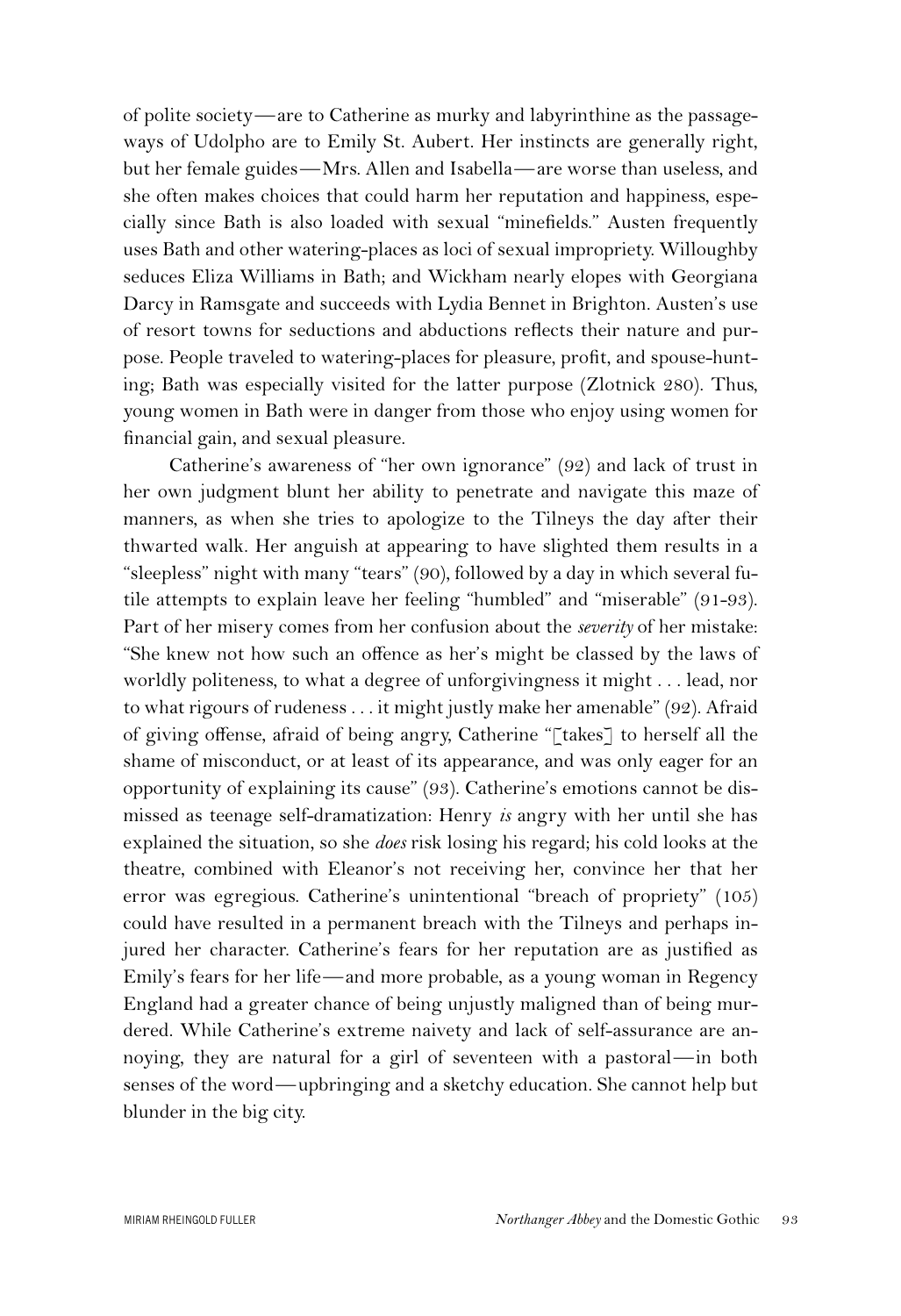However, Catherine does have powerful defenses. She is open, affectionate, and principled, as Austen informs us (18), and, as Juliet McMaster and Sheila J. Kindred demonstrate, intelligent and discerning. McMaster points out that Catherine "is capable of *thinking* right" (218), and that Henry Tilney teaches her to participate in and enjoy complex conversation, to explore language, and to reflect upon and form her own opinions of others (214-16). Kindred notes that "Austen does show Catherine periodically engaged in reasoned deliberation where she knowingly identifies true premises and makes good inferences based on them" (198), and that Catherine has "standards of morally sound behavior" and "knowingly acts in a way that is consistent with a virtuous form of behavior that is valuable in itself" (199). Learning quickly, she "is clever and thoughtful" (Merrett 222) enough to realize by the second day of their acquaintance "that John Thorpe . . . was quite disagreeable" (69), and by their second drive that he is a liar. She is polite to him only out of respect for James; as she tells Henry Tilney, who is adorably miffed that John was taking her attention away from him at the cotillion ball: "'Mr. Thorpe is such a very particular friend of my brother's, that if he talks to me, I must talk to him again'" (78). She is more gullible for a longer time with Isabella, but Isabella is pretty, ingratiating, and, as Susan Zlotnick points out, often speaks like a heroine from a sentimental novel (283)—and Catherine adores such books.

Catherine's love of the gothic and sentimental, in fact, turns out to be one of her greatest assets, though a liability in the short term. Her obsession with things grand and gothic blinds Catherine to the humbly gothic threats surrounding her. She is so comically absorbed in the possibility of experiencing improbable adventures that she doesn't expect or fails to realize when she experiences ordinary ones. On her journey to Bath she longs for "robbers [and] tempests  $\lceil \text{to} \rceil$  befriend $\lceil \rceil$  them" (19), but never considers that the real dangers lie in her destination. Because she never knows when she is being menaced in a Gothic or "horrid" manner, she can fight against the menace without fear or intimidation. When she thinks she's erred, she tries to fix her mistakes without hesitation. Because she doesn't recognize when she's in a domestic gothic crisis, her responses are swift and effective, unlike those of gothic heroines, who are often hyper-aware of the people and forces that threaten them. Catherine's ignorance is her salvation, especially when she is sexually threatened, which happens on several occasions. John Dussinger aptly observes that because of "Austen's stress on the landed classes that equated marriage . . . to mainly an enhancement of the family estate, ... there is at least a residue of sexual violence, if only imagined, toward the woman, in her narratives" (165).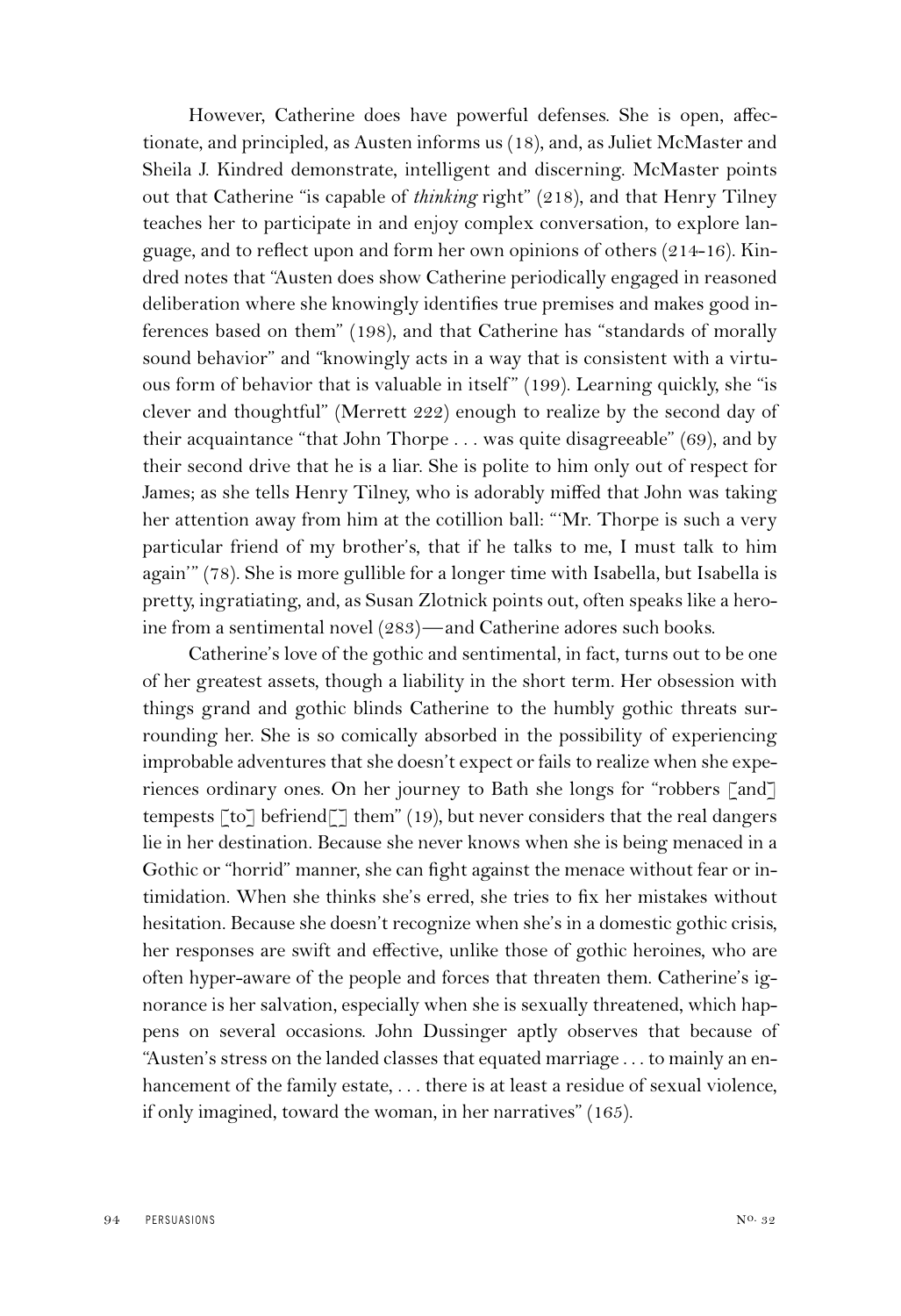For Catherine, the threat of sexual violence is real, and it comes from the repulsive John Thorpe, who deceives and seduces her—through place, rather than person—in order to abduct her on the abortive drive to Clifton. When Catherine declines to go because of her engagement with the Tilneys, John tricks her into believing they have gone for a drive. He is by turns assertive and ingenuous, making his lies more plausible and getting valuable information about Catherine's feelings. When Catherine says she expects the Tilneys "'soon,'" John boldly contradicts her, then immediately seems less certain: "'Not they indeed. . . . I saw them—does he not drive a phaeton with bright chesnuts?'" (85). Catherine's *actual* uncertainty, "'I *do not know*,'" makes John more confident in his lies: "'Yes, I *know* he does'" (85, emphases mine). Again under the pretense of uncertainty, John follows his assertion with a question: "'You are talking of the man you danced with last night, are not you?'" (85). John wants to ascertain whether it is Miss Tilney alone, or Miss Tilney and her brother, whom Catherine wants to see. He has seen Henry dancing with Catherine the previous night and realizes that he has a rival. Anxious to knock Henry under a bus—or a phaeton—John claims to have seen Henry "'turn up the Lansdown Road,—driving a smart-looking girl,'" and that he "'knew him again directly'" (85).

More powerful than John's lies, though, is his seductive power. He mentions that they will go "'to Blaize Castle'" (84-85); Catherine is intrigued; and John easily leads her into her own imaginary pleasures of the place, inflaming her desire to go:

"Blaize Castle!" cried Catherine; "what is that?"

"The finest place in England. . . ."

"What, is it really a castle, an old castle?"

"The oldest in the kingdom."

"But is it like what one reads of ?"

"Exactly—the very same."

"But now really—are there towers and long galleries?"

"By dozens."

"Then I should like to see it...."  $(85)$ 

John notes Catherine's "passion for ancient edifices" (141) and, with his usual exaggeration, feeds it, turning an eighteenth-century folly into an English Udolpho. When Catherine, wavering, asks whether they might "'go all over [Blaize Castle]? . . . up every staircase, and into every suite of rooms?'" John sinisterly agrees: "'Yes, yes, every *hole and corner*'" (86, emphasis mine). John's response is disturbingly fraught, as the term "hole and corner" refers to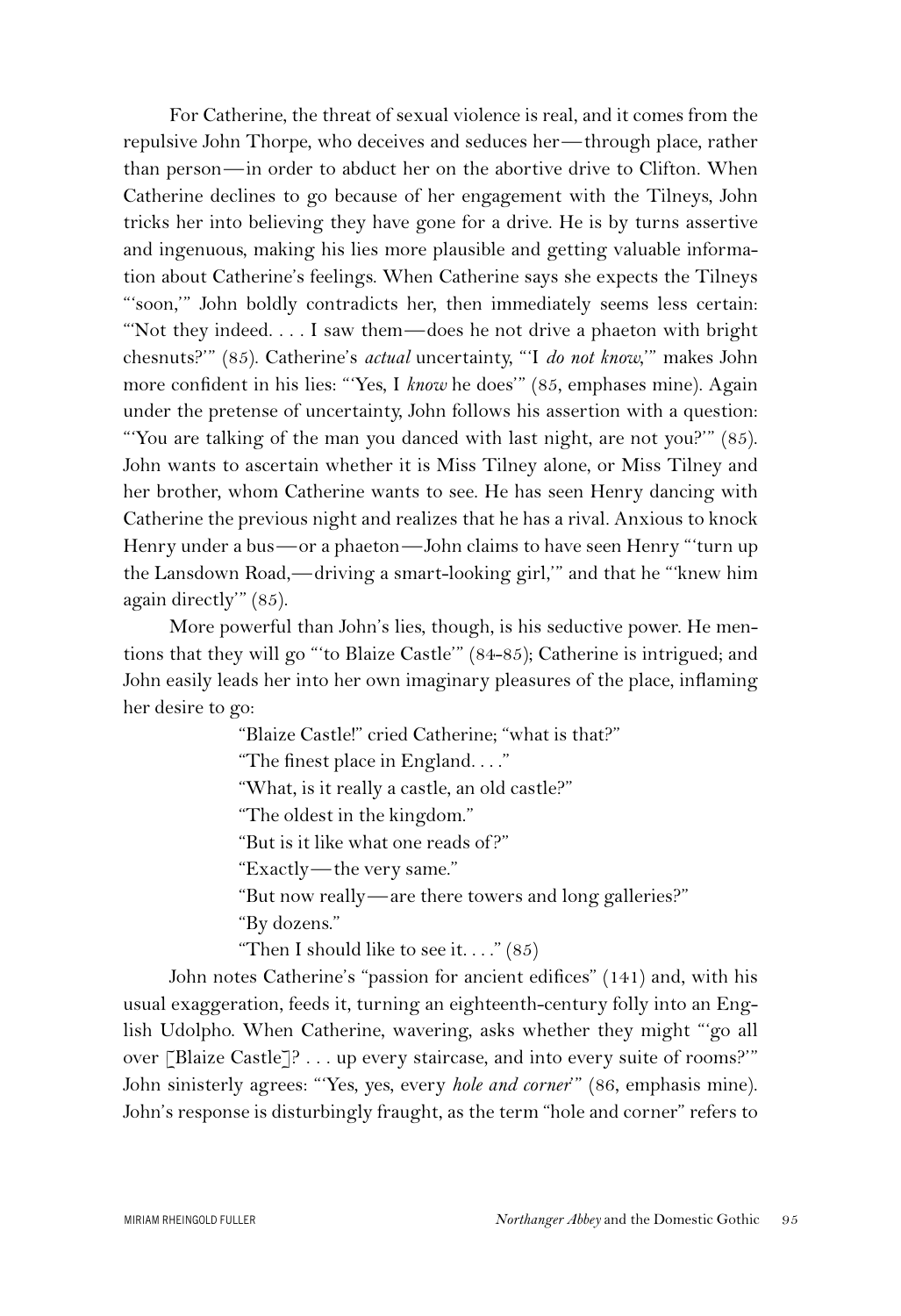clandestine, especially clandestine sexual, schemes. John diminishes—atypically for him—the putative large spaces of Blaize Castle into small, hidden enclosures: loci for illicit sexual relations and emblems of female genitalia. John would like nothing better than to trap Catherine into a dark corner—and hence into marriage with him.

Even more sinister than John's seduction of Catherine is his abduction of her, since it includes restraint and violence. When Catherine sees Eleanor, whom the bungling John points out to her, she realizes she's been tricked, and, furious at John, "impatiently crie<sup>[s]"</sup> for him to release her: "Stop, stop, I will get out this moment and go to them'" (87). John not only refuses, but "lashe[s] his horse into a brisker trot," taking Catherine from Laura Place "into the Market-place" (87). Austen deliberately employs Bath cartology here: Laura Place, the location of some of Bath's most elegant residences, symbolizes the Tilney siblings' gentility and aversion to greed; the vulgar, mercenary John conveys Catherine, whom he desires for her fortune and body, into the marketplace, turning her into a commodity. Catherine's increasing lack of power over her abductor and her own person manifests itself in the less assertive manner in which she speaks to John, and John's increasingly controlling behavior:

[S]he *intreated* him to stop. "*Pray, pray* stop, Mr. Thorpe.—I cannot go on.—I will not go on. . . ." But Mr. Thorpe only laughed, smacked his whip, encouraged his horse, made odd noises, and drove on; and Catherine, angry and vexed as she was, *having no power of getting away*, was *obliged to give up* the point *and submit*. (87, emphases mine)

Eleanor Ty sees this episode "as a reworking" of a gothic abduction scene: through it Austen highlights the potential cruelty of a patriarchal figure like Thorpe....  $\lceil H \rceil$  is wielding of the whip, his glee at her helplessness, his control of the situation reveal Austen's recognition of the ease with which a comic social encounter could turn into a kind of Gothic horror" (251). The encounter never was comic, however; John sets out to deceive Catherine from the moment she refuses to go to Clifton. Austen makes him *seem* a laughable villain with his mediocre looks, clumsy manners, and vulgarity, but these qualities add to his menace. He is rude and unfeeling towards his mother and sisters, showing his lack of respect towards and objectification of all women, upon whose physical appearance he impudently comments when with Catherine. John's physical and social repulsiveness highlights his moral ugliness. His lies, blatant violation of Catherine's wishes, and delight in violating them show him fully capable of coercion and rape. Austen deliberately strips her villain of any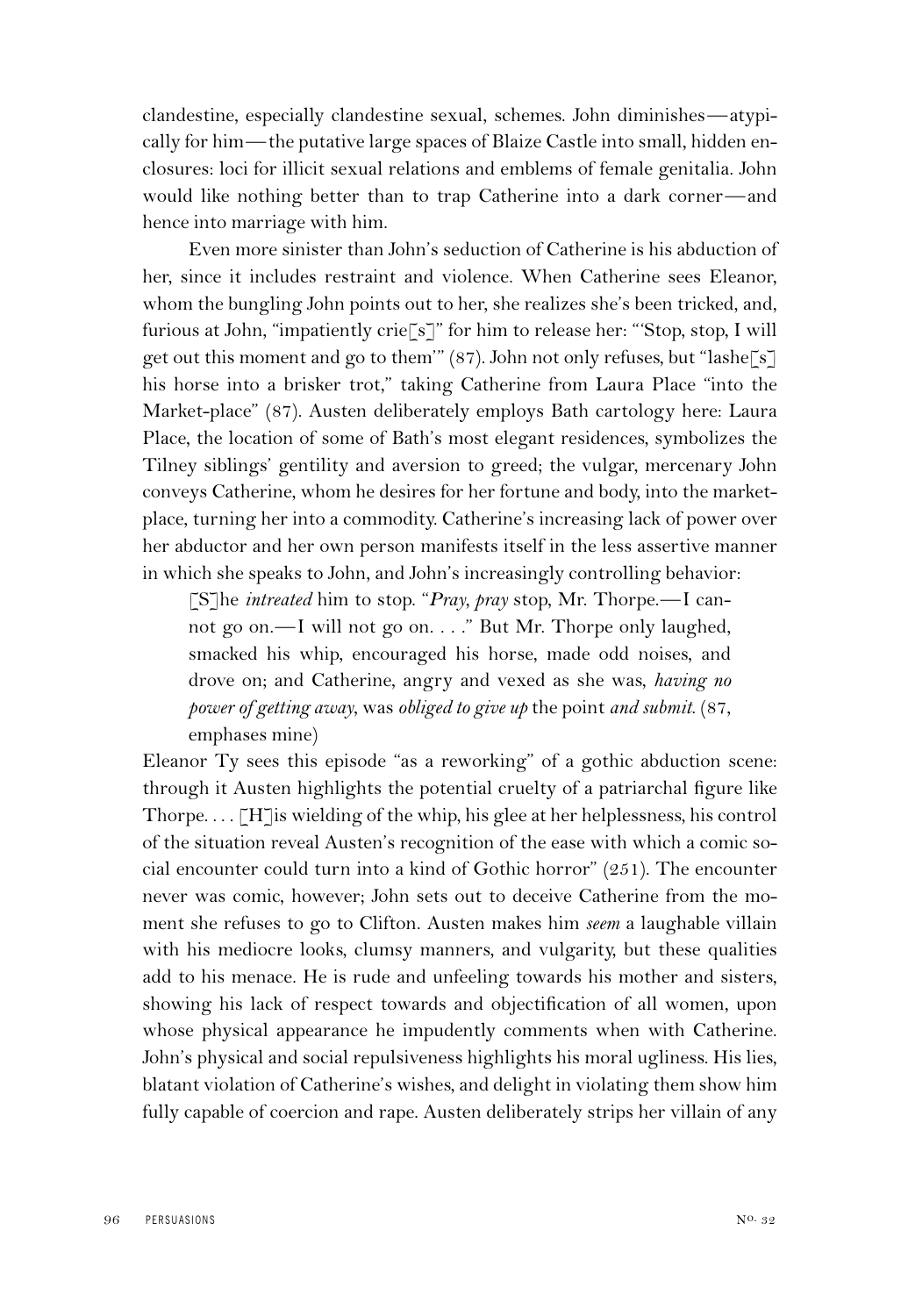charm, thus stripping away the veneer of romanticism disguising the sordidness of abduction.

Catherine, however, never realizes the gothic nature of her plight; she is "angry and vexed" (87), but not frightened. She accuses John of "'deceiv[ing]'" her and causing the Tilneys to think her "'rude'" (87), but she focuses on his false speech rather than his oppressive actions. Significantly, Catherine's ignorance of the danger she is in helps rather than hinders her. Had she seen herself as a gothic heroine-victim, she would have failed to assert herself; unaware of her victimization, though, she doesn't "spare" John her outraged "reproaches," and for the rest of the drive is aloof and taciturn (87- 89). She may be physically in John's power, but she comes into her own psychological agency as the drive progresses. Her "complaisance was no longer what it had been in their former airing. She listened reluctantly, and her replies were short" (88). When John calls James "'a fool for not keeping a horse and gig of his own,'" Catherine defends her brother "warmly" for living within his means; afterwards, "she was less and less disposed either to be agreeable herself, or to find her companion so; and they returned to Pulteney-street without her speaking twenty words" (89). By refusing to be pleasant to John or to let him get away with maligning James, Catherine is asserting her opinions and her independence, unconsciously readying herself for John's next attempt to restrain her, when he and Isabella try to get her to break her renewed engagement with Eleanor in order to go on another drive. They are more desperate now, as the Tilneys constitute a greater threat to their matrimonial schemes.

On this occasion Catherine manifests her increasing, and ungothic, selfconfidence and volition. She declares her resolve to keep her engagement, resisting the efforts of the Thorpes, and, what is much harder, of her brother, who ought to be encouraging Catherine, but, duped by Isabella's crocodile tears, tries to guilt her into flouting propriety. When John announces having "'made [her] excuses'" to Eleanor, Catherine, showing complete autonomy, proclaims that she will act upon her intentions and not allow others to control her: "'I *cannot submit* to this. I must run after Miss Tilney directly and set her right'" (100, emphasis mine). Catherine's growing sense of self and her refusal to "submit" to others both frees and entraps her, for, immediately upon her declaration, "Isabella . . . caught hold of one hand; Thorpe of the other; and remonstrances poured in. . . . Even James was quite angry" (100).

Though she sets this gothic episode—thus disguising its nature—on the Crescent in broad daylight, Austen makes Catherine a prisoner. This incident has much in common with the gig scene, but there are disturbing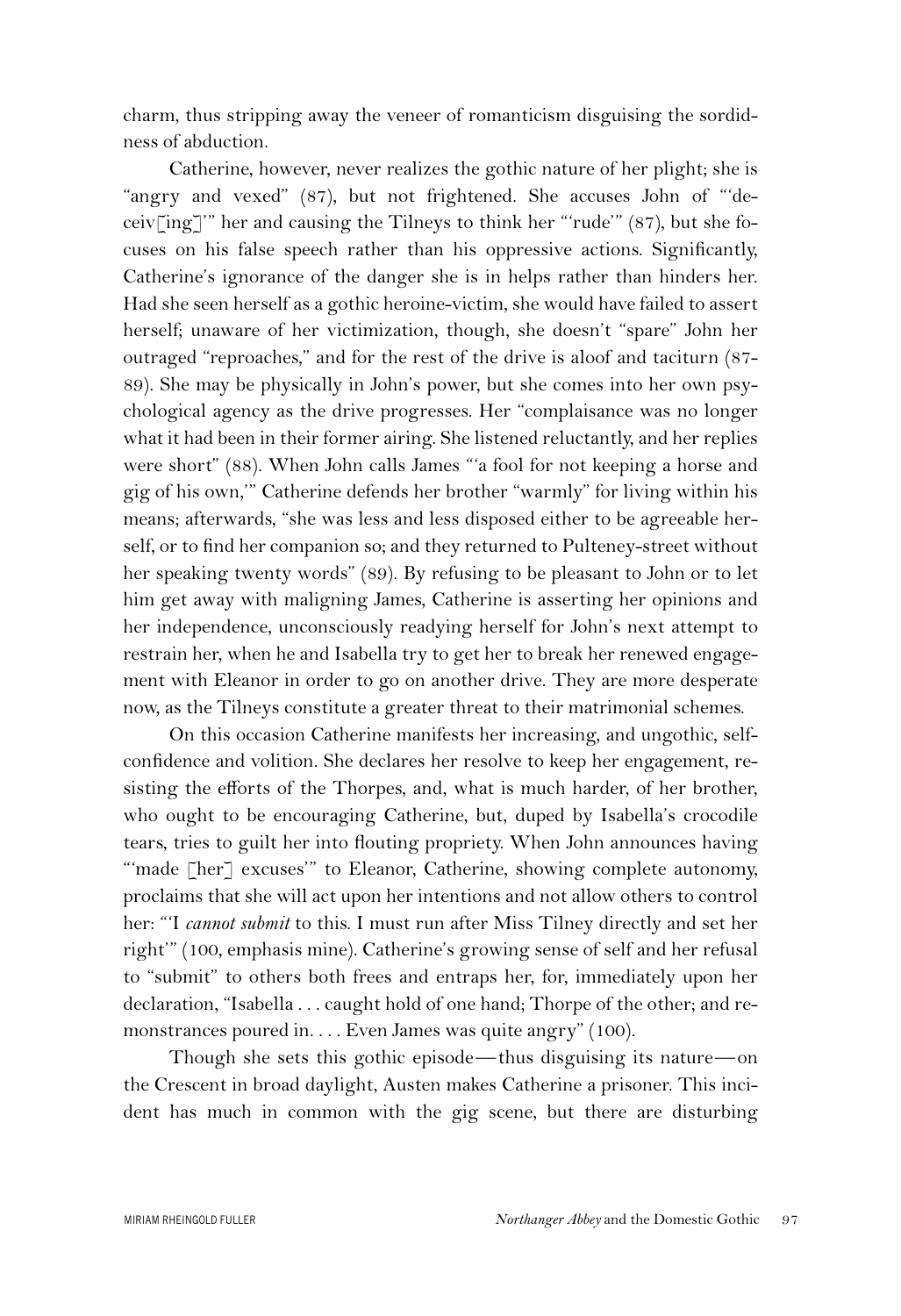differences. Catherine is being bodily restrained. Before, she was confined in a rapidly moving vehicle where the probability of injury, were she to alight, was the only force restraining her. Now the force is two people binding her hands; the Thorpes become her gaolers *and* her manacles. More disturbing is James's complicity; he not only *allows* the Thorpes to imprison Catherine, he tacitly encourages it by his angry speeches, and only intervenes *after* Catherine has freed herself: "'Let her go, let her go, if she will go'" (101). James's willingness, through most of this scene, to sacrifice his sister for his sweetheart is too close to that of *Udolpho*'s Madame Cheron for comfort.

Again, Catherine remains ignorant of the "horrid" nature of her dilemma, staying focused on John's rudeness and lies, and her determination to put things right:

"Mr. Thorpe had no business to invent any such message. If I had thought it right to put it off, I could have spoken to Miss Tilney myself. This is only doing it in a ruder way; and how do I know that Mr. Thorpe has——he may be mistaken again perhaps; he led me into one act of rudeness by his mistake on Friday. Let me go, Mr. Thorpe; Isabella, do not hold me." (100-01)

Though her last sentence is a stock speech for many a gothic heroine, Catherine utters it without melodrama. There is no exclamation point, no fear. It is of a piece with the earlier part of her speech: John was wrong to interfere in her business; he is—she politely but firmly implies—a liar, so she doesn't trust him; and he and Isabella must release her so that she can undo the damage he's caused. When they refuse, and John tells her that the Tilneys have already reached home, her response is even more determined: "'Then *I will* go after them, . . . wherever they are *I will* go after them. . . . If I could not be persuaded into doing what I thought wrong, *I never will* be tricked into it.' And with these words she *broke away* and hurried off" (101, emphases mine).

Significantly, Catherine's breaking away from her physical imprisonment coincides with her repeated assertion of her will; she now allows neither her body nor her mind to be shackled. Had she reacted romantically to this situation, she might have fainted, as Emily St. Aubert frequently does, thus allowing herself to be imprisoned more securely. But Catherine reacts *against* imprisonment, and, more importantly, against the seductively disempowering titillation of feminine helplessness and exposure that gothic imprisonment, abduction, and loss of consciousness promote. She *is* "fearful of being pursued" after she escapes, but her "determin[ation]" outweighs her fear (101).

This is Catherine's most heroic scene. Paradoxically, her lack of con-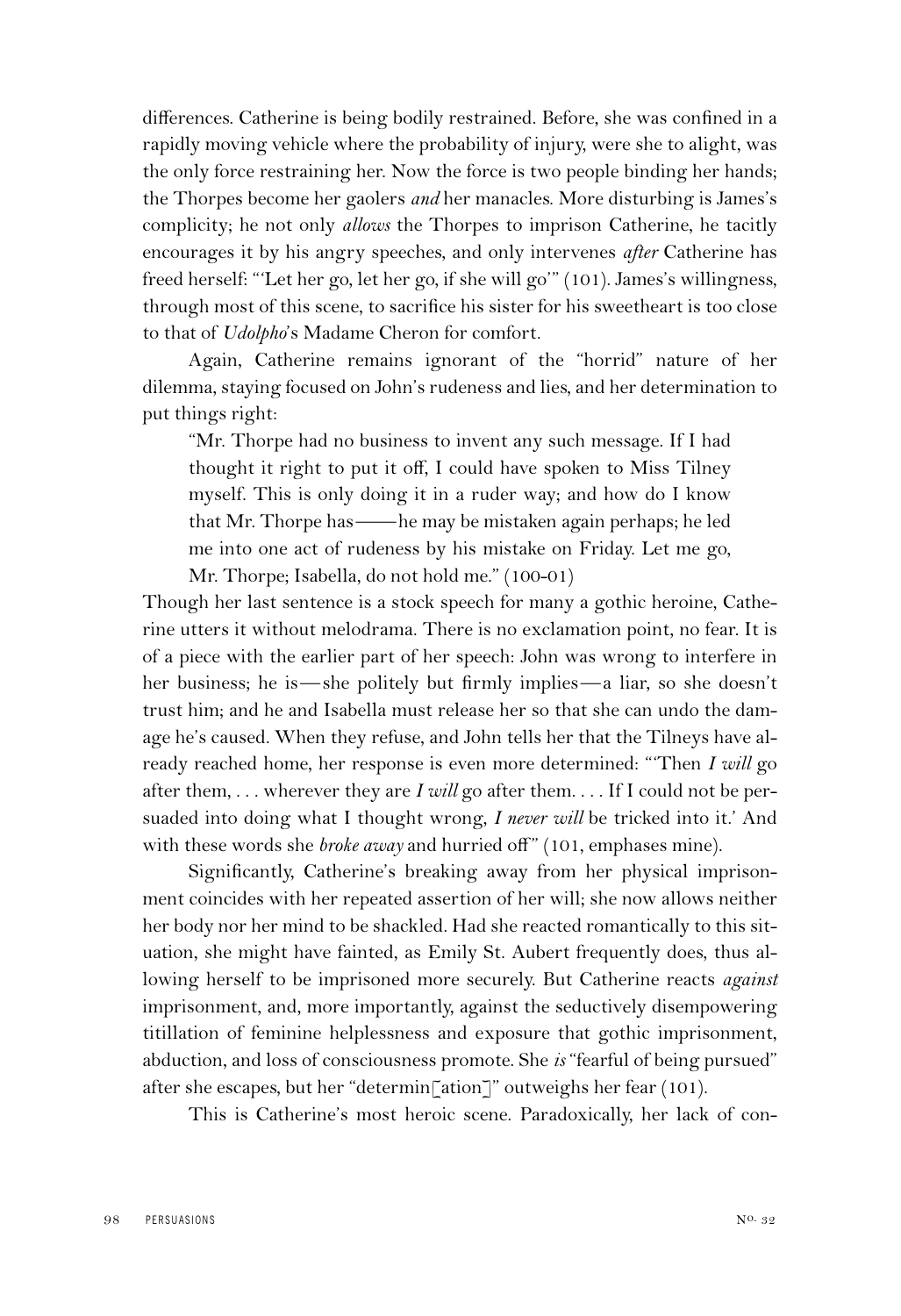sciousness that she is acting heroically enables her heroism. Indeed, Catherine, in her physically active endeavors, resembles a *hero* or a picaresque heroine rather than a gothic one; Ty asserts that both Catherine and Adeline in *The Romance of the Forest* "are prepared to take risks and face dangers. They act like heroes rather than helpless heroines of a romance" (258). It is vital that Catherine remain ignorant of her heroism, since, as McMaster notes, "[s]he is all too apt to accept . . . artificial constructions": when the narrator tries to make her a conventional gothic heroine, "Catherine makes her attempt at becoming an Emily St. Aubert, with disastrous consequences" (219). When Catherine acts self-consciously, she gets things wrong; more essentially, her heroism and attractiveness increase when she acts only from a wish to do right, rather than a wish to show off.

Catherine's lack of heroic *or* gothic self-consciousness sustains her through her longest gothic trial of all: General Tilney's banishing her from Northanger. Though Catherine experiences anger, resentment, and misery, she never feels frightened. As the narrator notes, "The journey in itself had no terrors for her; and she began it without either dreading its length, or feeling its solitariness" (230). Unlike on her previous journeys, she neither wishes for nor imagines bandits or accidents. Without the hindrance of excessive romanticism, she acts effectively: she is ready to leave nearly an hour before her forced departure time; and, after an initial bout of weeping in the carriage, she pays close attention to her route, asking directions and behaving in a "civil" and "liberal" manner (232)—not easy for a heart-broken seventeen-year-old.

The young woman who *does* behave with excessive sensibility during this episode is Eleanor, and the scene in which she tells Catherine of the General's orders is written in high, rather than parodic, gothic style. As Zimmerman observes, Eleanor's hesitant, trembling approach to Catherine's room and her "pale" looks and "greatly agitated" behavior once there (223) are "full-blown Gothic" (60). Again, when Catherine is finally in a "full-blown Gothic" situation, she resists the urge to dramatize or even recognize it. She thinks Eleanor is approaching, but "convict[s] her fancy of error" when Eleanor stops; she hears "something moving close to her door," which "ma[kes] her . . . tremble a little, . . . but resolving not to be again overcome by trivial appearances of alarm, or misled by a raised imagination, she stepped quietly forward, and opened the door" (223). In a startling role reversal, she quietly tries to comfort Eleanor, whose speech is more hyperbolic than even Isabella's: "'This kindness distracts me—I cannot bear it—I come to you on such an errand! . . . How shall I tell you!—Oh! how shall I tell you!" (222-23).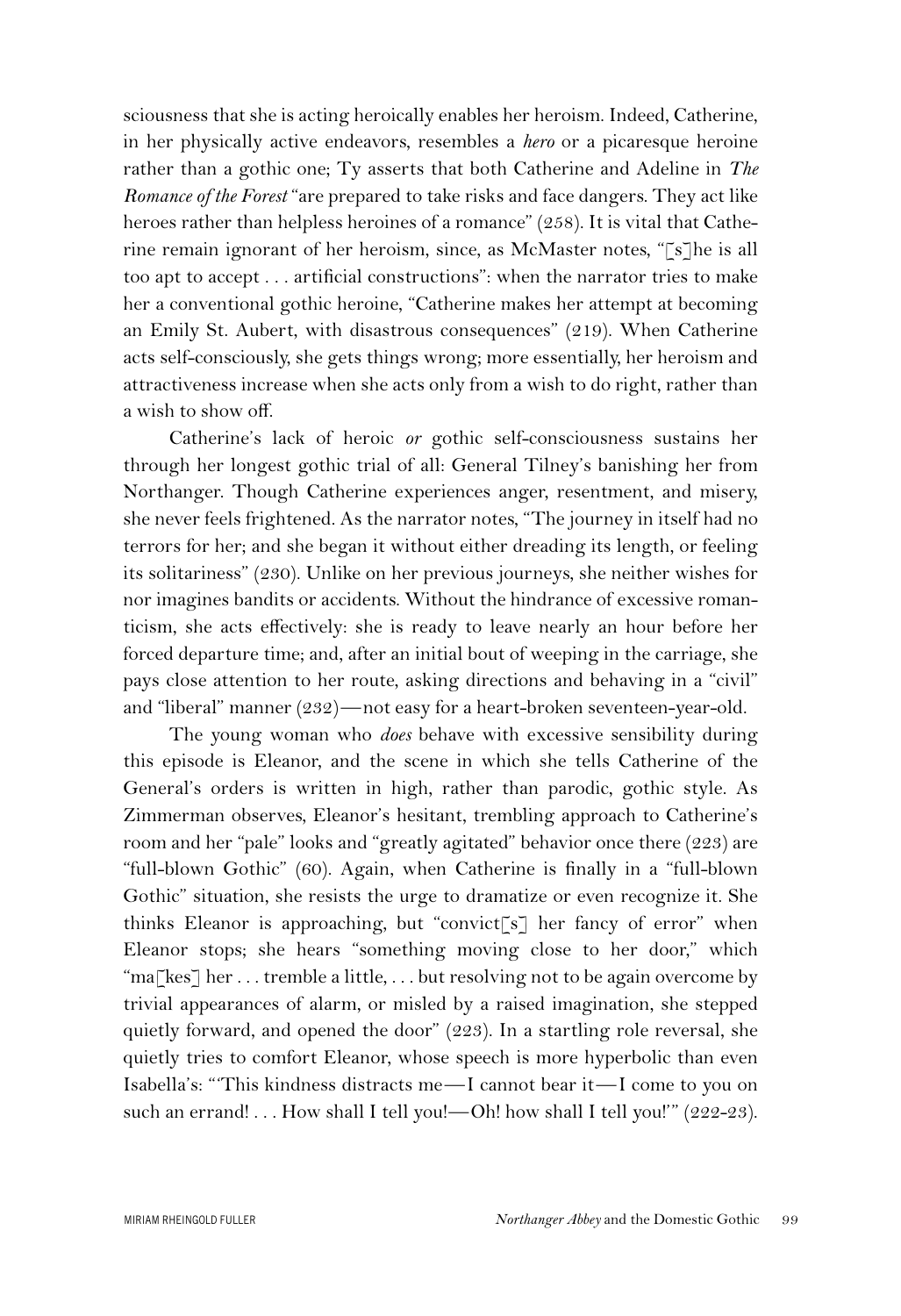Eleanor's distress excuses her dramatic language, but her tone, even given the circumstances, is overdone. Her apology to Catherine combines self-pity with pity for Catherine, minimizing Catherine's distress in comparison with her own:

"no displeasure, no resentment that you can feel at this moment, however justly great, can be more than I myself—— . . . Dear, dear Catherine, in being the bearer of such a message, I seem guilty myself of all its insult; yet, I trust you will acquit me, for you must have been long enough in this house to see that I am but a nominal mistress of it, that my real power is nothing." (225)

There is something more here than concern for Catherine, especially since Eleanor, in this speech and elsewhere, dwells rather tactlessly on the insult to Catherine and the dangers facing her. The General's abuse of Catherine and Eleanor's unwilling part in it are catalysts for Eleanor's anger at the General's constant abuse of *her*. Eleanor has borne her father's mistreatment uncomplainingly, but when this mistreatment extends to her friend, her feelings burst forth, fittingly, in a gothic manner, for Eleanor Tilney is the real gothic heroine of *Northanger Abbey*.

Catherine, ironically and humorously, never realizes that Eleanor is as sentimental a figure as any in Mrs. Radcliffe's novels. She never learns, as do we, that the laundry bills she found belong to Eleanor's lover, the future Viscount, and that she has indeed, as she had so ardently hoped, discovered the pages of a secret romance. Men's smallclothes, in her mind cannot be linked with love, though she does fixate on Henry's hat and many-caped greatcoat. Her search for ostentatious gothic elements at Northanger, especially her belief that General Tilney has murdered his wife, blinds her to the General's real gothic crime of abusing his daughter. In Catherine's defense, however, the clues to Eleanor's gothic plight are subtle. Eleanor cannot receive Catherine when the latter calls to apologize for the botched country walk, as the General and she "'were just preparing to walk out, and he, . . . not caring to have it put off, made a point of her being denied'" (94). The General frequently calls her away from amusements to answer notes: two instances are when Henry is reading *Udolpho* to her (107) and when she is about to show Catherine her mother's bedroom (191-92); he often shouts at her; and he censors her letters (228). Even when cheerful, his presence subdues her. Henry and Frederick are also subdued, but they can escape him more easily. Eleanor admits to feeling lonely, and laments her mother's death, especially since "'A mother would have been a constant friend; her influence would have been beyond all other'" (180).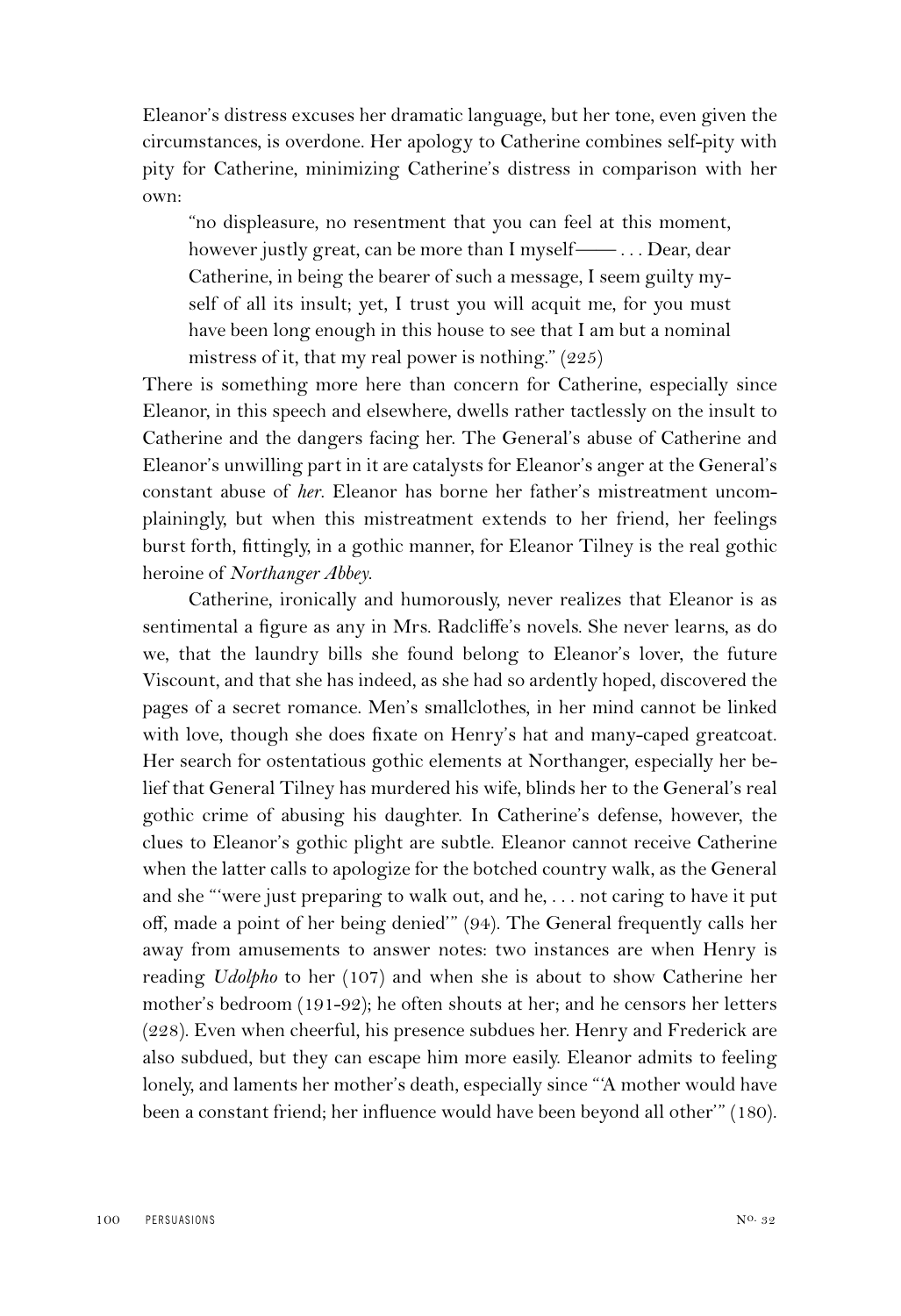

Tales of Wonder! *by James Gillray. London (1802). © Trustees of the British Museum.*

Eleanor alludes to her father's tyranny, assuming that her mother, in running the household and softening her husband's temper, would have lightened Eleanor's burden.

Eleanor's frequent isolation from other women of her class—a typical trial of gothic heroines but atypical for Regency ones—speaks to the General's obsessive behavior towards his daughter. Henry, when thanking Catherine for coming to Northanger, notes that "[h] is sister . . . was uncomfortably circumstanced—she had no female companion" (157). A motherless, sisterless young woman of Eleanor's station would usually have a female companion: Georgiana Darcy and Emma Woodhouse do; so does heiress Anne de Bourgh, though she is not motherless. Perhaps the General, who loves exerting power over his children, realizes that a female companion might bolster Eleanor's spirits, making her less docile. Indeed, Catherine's presence at Northanger emboldens Eleanor to agree to show Catherine her mother's apartments. Even with Catherine present, though, Eleanor must constantly submit to the General's unreasonable whims; she narrowly escapes his tyranny when the man she loves unexpectedly inherits a title and fortune. The marriage that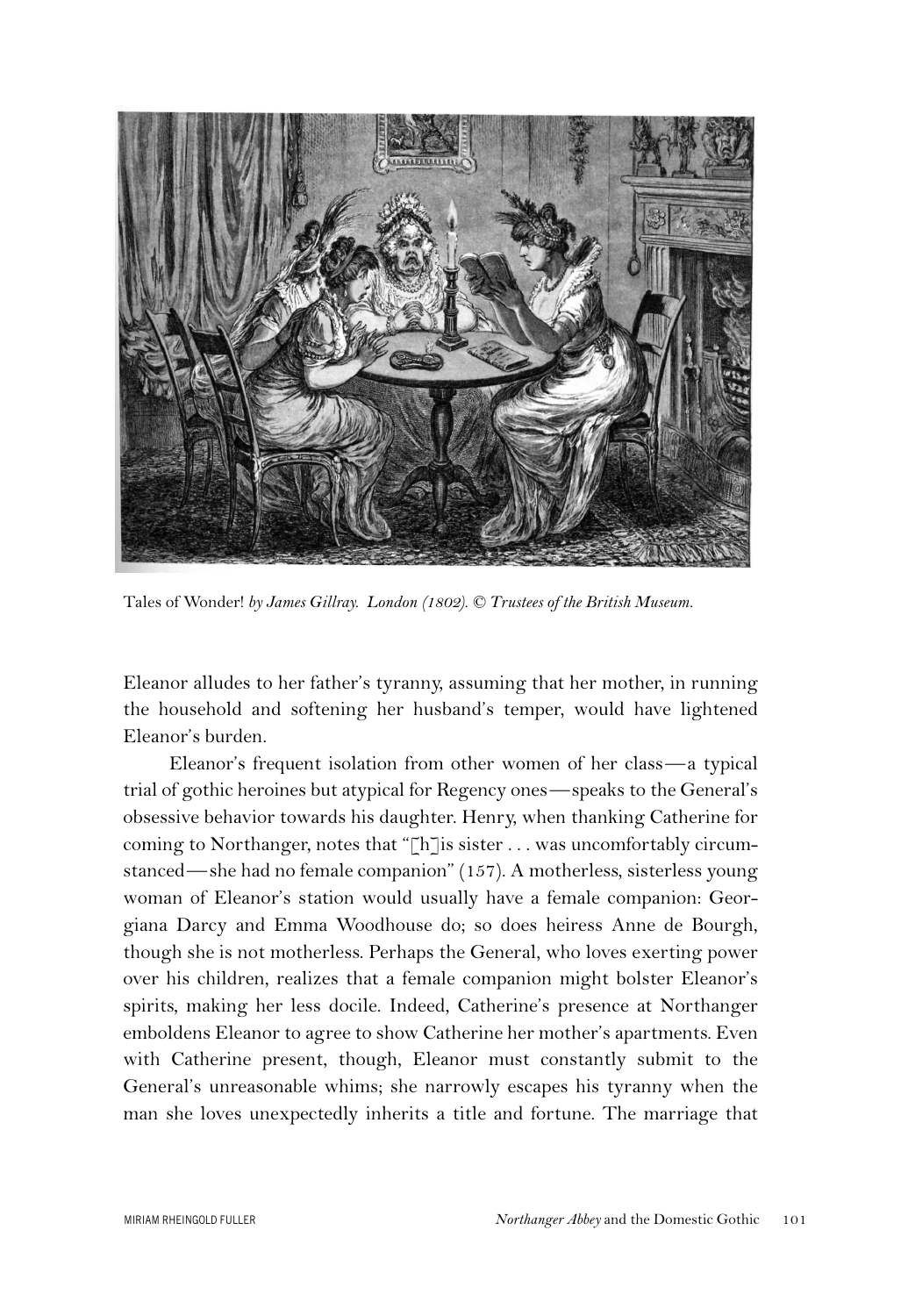frees her from her father's cruelty underscores the hopelessness that preceded it, for the General had prevented the marriage previously. Austen deftly reveals the full extent of Eleanor's abuse only when Eleanor escapes it: "The marriage of Eleanor Tilney, her removal from all the evils of . . . Northanger ... , is an event which I expect to give general satisfaction. . . . I know no one more entitled, by unpretending merit, or better prepared by habitual suffering, to receive and enjoy felicity" (250-51).

Austen's juxtaposition of Eleanor's "suffering" from *one* man with her "removal" from that suffering through the agency of *another* man underscores her dependence on men for happiness. For all her education, intelligence, and awareness of her bleak situation, Eleanor's "real power" to escape "is nothing." Her powerlessness results from her passive acceptance of her state, as Zlotnick argues:

She remains imprisoned and immobilized, a spiritless version of the Radcliffean heroine. . . . Reading only male historians (she mentions Hume and Robertson), Eleanor seems unable to make creative use of her history lessons, so that instead of drawing on history to imagine her own future differently, Eleanor's reading confirms her acquiescence to authority. (286-87)

Eleanor enjoys novels too, but she trusts history—male history—more, and therefore trusts herself less. She enjoys the "inventions" of male historians, but lacks the imagination and initiative to invent herself a better history.

Catherine, because of her dislike of history and her love of novels, is better able to exercise her power; Zlotnick posits that "Catherine's prescient critique of women's absence from history arises from her reading of Radcliffe," and her "devotion to Radcliffe . . . leads to a revision of the (male-authored) historical past . . . and thereby leaves open the possibility of a different future" (288). Catherine is free to imagine and invent, and therefore free to act. Austen shows Catherine's superior agency through clothing, as well as her sexual and romantic self-determination: she buys the sprigged muslin despite Mrs. Allen's disapproval, while Eleanor lets Henry choose her muslins (28, 105); she has "her packing almost finished" on the morning of her departure from Northanger by the time Eleanor, who packs clothes "with more good-will than experience" (227), comes to help. Mrs. Morland speaks truly when she declares that Catherine "'is *not a poor helpless creature*, but can shift very well for herself " (237, emphasis mine). Indeed, Catherine *wants* to shift for herself: she insists on choosing her own romantic partner—and, ultimately, her friends just as she chooses her own muslin; and, insofar as possible, she arranges her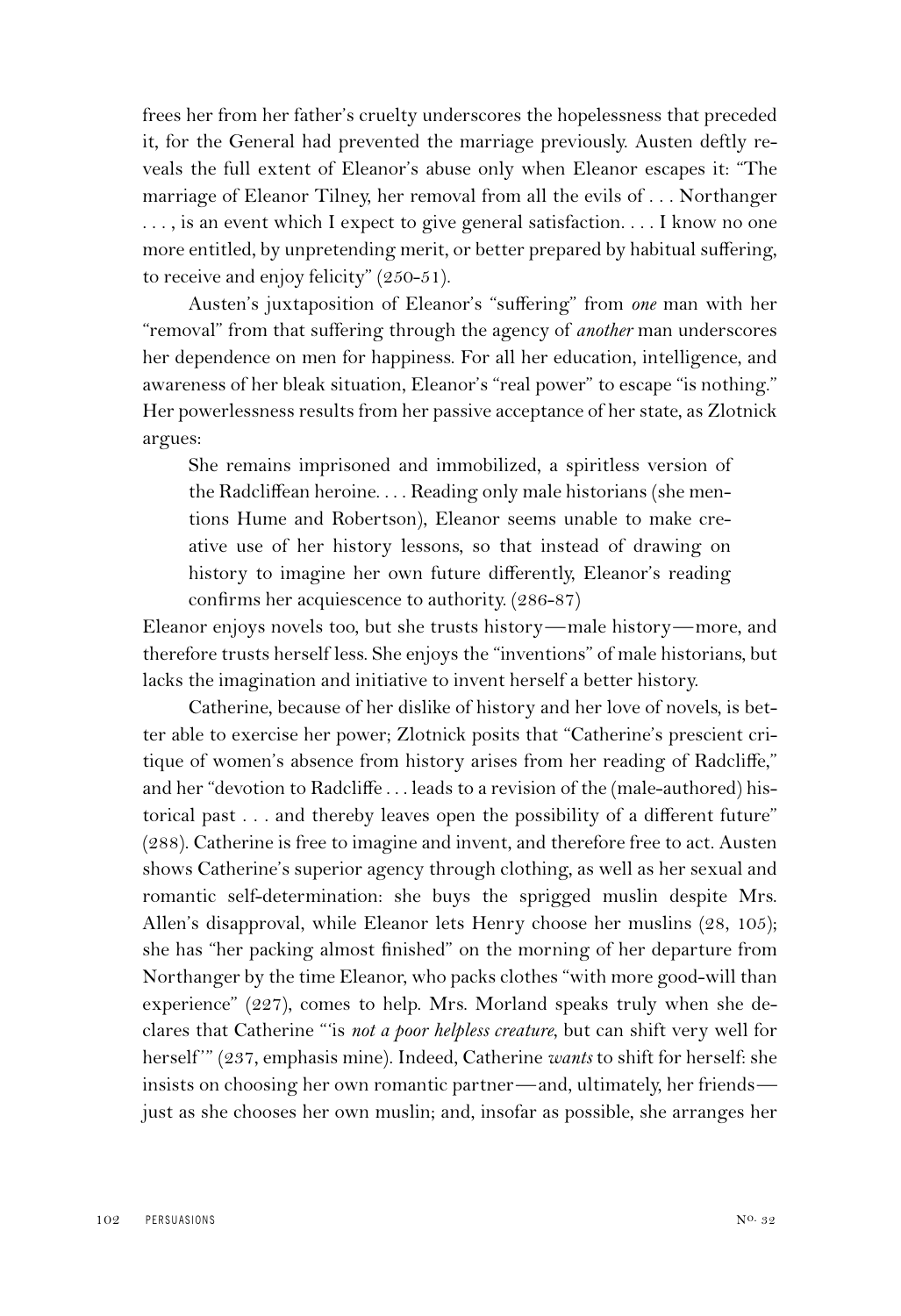life as neatly as she does her trunk. Her independence regarding her clothes and her beloved very likely informs Henry's independence in his choice of *her* as a wife despite his father's opposition. Her courage to do not only what she "knows to be right" but what she knows is right for *her* could inspire his courage to defy his father for the first time in his life in order to follow "honour" and "affection" (247). Her teachings are as powerful as his. It is Catherine's subconscious refusal to *be* helpless and passive that makes her powerful; she is not bound by "'tiresome'" history, with its "'men all so good for nothing, and hardly any women'" (108). Catherine makes her own history, just as Austen makes Catherine's history "a new circumstance in romance" (243), in which the heroine now plays an active role.

In refashioning the gothic, however, Austen reinstates its original function, which is primarily instruction under the guise of entertainment. Like folktales, fairytales, and romance, gothic and sentimental fiction—which draw heavily from these earlier genres—are heavily encoded but richly mimetic reflections of the trials experienced by marginalized, younger members of society. Austen, like her more sensational predecessors, uses *Northanger Abbey* to warn young women—and men—not about the dangers of reading too many novels, but about the dangers to their amorous and socio-economic security from powerful and opportunistic members of society. She refashions the gothic into a more quotidian but more vital genre, where her heroines face dangers more real, and ultimately with more tragic potential, than those encountered by all the Emilys, "'Julias and Louisas'" (107) in the world, and where, paradoxically but realistically, women must behave un-self-consciously and unromantically to overcome them.